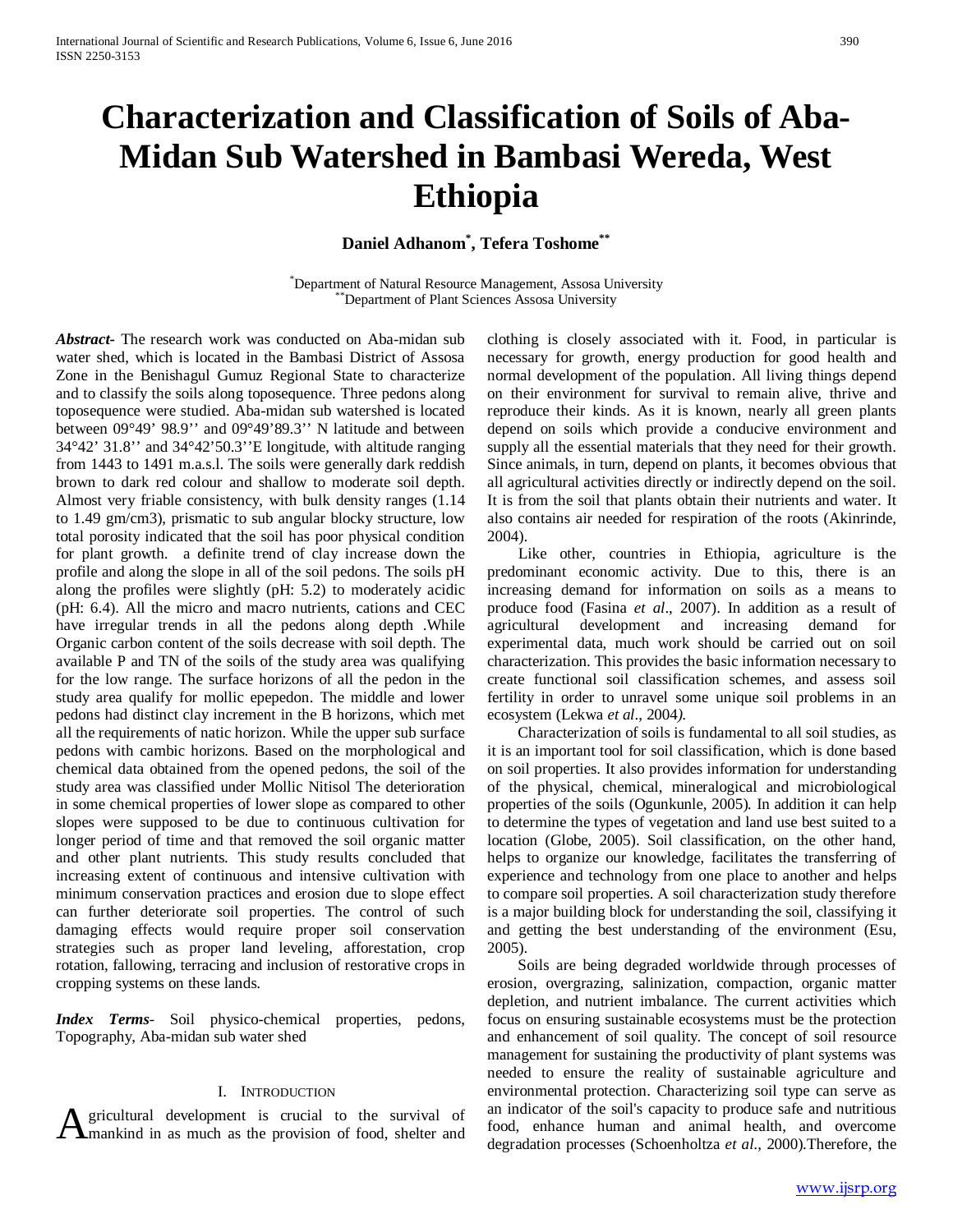overall purpose of this new emphasis on soil characterization is to develop a more sensitive and dynamic way to document a soil's condition, how it responds to cultivation and its resilience to stresses imposed by cultural practices.

 Information of soil and related properties obtained from the soil survey and soil classification can help in better delineation of soil and land suitability for irrigation and efficient irrigation water management. So, depending on the suitability of the mapped agro-ecological units for a set of crops, optimum cropping patterns have to be suggested taking into consideration the present cropping systems and the socioeconomic conditions of the farming community (Sehgal *et al*., 1989).

 In Benishangul-Gumuz Region like Bambasi Wereda, there is a problem of lack of information on soil characterization and soil fertility status. Particularly in the study area the dominant soil type is not known. Consequently the agricultural experts do not know the available and deficient nutrients in the soil to supply the required amount of inorganic or organic fertilizers to the cultivated crop. This condition creates a conducive environment for the expansion of unwise land use practices and allocating lands without considering its capability and suitability classes for each and every crop that are grown in the Wereda. For that the soil becomes exposed for maximum degradation and loss of fertility potential. Due to this the farmers in the study area prefer to use extensive system of farmland expansion in cost of destructing the available natural forests and its ecosystem to maximize their crop yields rather than searching a solution for the degraded land. Therefore, the purpose of this study will be to characterize and classify soils of Bambasi sub watershed to generate baseline information, which was important for formulating the management alternatives for different soil types identified.

 The research would help to know the major soil type and the fertility level of the soil in the Aba-Midan sub watershed of Bambasi Wereda; based on these it was become simple to infer and identify the crop type which was highly productive on the land. The outcome of the study was fill the knowledge gap on the soil minerals available in the soil and the minerals which are deficient and require application. Based on the research result it is possible to classify the total area of lands in the watershed into their suitability classes for the appropriate agricultural practices possible to do on the land. The result of the study can be a baseline data for the developmental projects that will be done in the Wereda; mainly in agricultural sector. Finally, this soil research also paves a way for further related research in the Bambasi Wereda specifically in Beneshangul-Gumuz Region generally. Therefore; the research was initiates with the following objectives:

- $\triangleright$  To characterize the physico-chemical properties of soils of the study area and
- $\triangleright$  To classify the soils according to USDA and World Reference Base Legend

# II.

# III. MATERIALS AND METHODS

## **3.1. Description of the Study Area**

 Bambasi Wereda is located in Assosa Zone of Benishangul-Gumuz National Regional State. The Wereda administrative town is known as Bambasi. It is 640kms away from the capital city of the country Addis Ababa and also 46 kms away from the regional and zonal administrative town Assosa to the eastern direction. Bambasi Wereda is bordered in the Northern direction by Oda Bildigilu Wereda of Benishangul Gumuz Region, in the Southern direction by Begi Wereda of Oromia Region and Mao-Komo Special Wereda of Benishangul Gumuz Region, in the Eastern direction by Menesibu Wereda of Oromia Region, in the Western direction by Assosa Wereda of Benishangul Gumuz Region (Bambasi Wereda Administration Office, 2014).

 The Wereda is physiographically characterized by Lowland and Midland. The altitude range is lying between 1350-1470m above sea level. The Wereda has diversified land forms such as Plateaus, Hills, Plains and Valleys. It has 38 rural peasant associations and 2 urban dwellers associations which are totally 40 kebeles. The total area of the Wereda is 221,014 hectare (Bambasi Wereda Administration Office, 2014).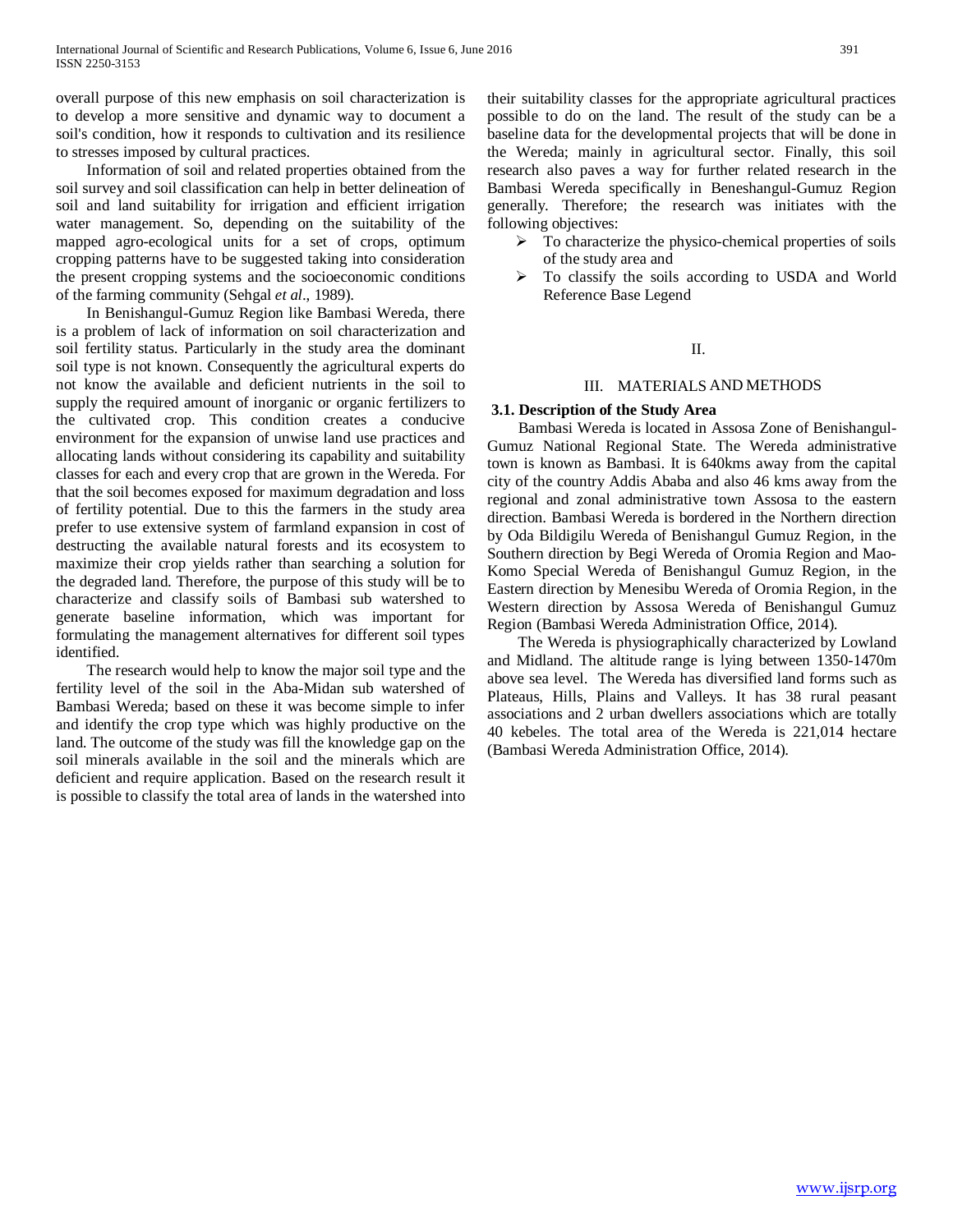

**Figure 1: Map of the study area**

# **3.1.2. Climate**

 The agro-ecological zone of the Wereda is categorized as 15% *Weynadega 5% Dega* and 80% *Kolla*. The annual Rainfall ranges between 900mm-1500mm and the average temperature is 28°C. The study area has a mono-modal rainfall distribution pattern. The rainy season, extends from May to October and the dry season extends from November to April. During the rainy season most of the crops in the Wereda are cultivated by using the moisture which is obtained from the rainfall. The rest of the crops are produced in the dry season by using the moisture which is obtained from wetlands found at the side of streams, rivers bank and irrigation water (Bambasi Wereda Agricultural Development Office, 2014).

#### **3.1.3. The socio-economic conditions and population**

 Even though there is no equal share of land among the farming community of the Wereda, the average land holding size of a single rural household is 15 hectares of land. The livelihood of the people of the study area is mainly depend on crop production and livestock production. The crops mainly produced are maize, sorghum, finger millet, teff, haricot bean, noug, sesame etc. The domestic animals mainly being reared are cattle, sheep, goat, mule, donkey and poultry. The total human population of the Wereda is 62,693 out of this 31,539 are males and 31,154 are females. The urban dwellers of the wereda are 20% of the total population and the rural dwellers are 80% of the total human population in the Wereda (Bambasi Wereda Administration Office, 2014).

#### **3.1.4. Soil type and geology**

 There are many soil types in the wereda. Most of them are conducive for agricultural production such as crop cultivation, livestock rearing and forest tree production. Because of high availability of rainfall and undulating nature of the land forms;

the soil resources in the wereda are exposed for leaching which in turn exacerbate soil acidity problem. Even though the soil resources of Bambasi Wereda were depleted by inappropriate land use practices and geological factors; it has high capacity and possibility for restoration and rehabilitation. The rock types mainly found in the wereda are basalt, granite, limestone and the like (EARO, 1998).

# **3.1.5. The land use types**

 The land use types of the Wereda are dominated by private farm lands. It covers 65% of the total land out of which is 85,747 hectares of land are covered by annual crops and 2373 hectares are covered by perennial crops such as coffee and fruits. Grazing lands in the Wereda cover 18,021 hectares that is 10%, forest land covers 12,488 hectares which is 20% of the total area of the Wereda of which 3743 hectares are intact forest and 8745 hectares are scattered or riverine forests. The wetlands in the Wereda cover 720 hectares and the lands covered by the domestic purposes such as homesteads, roads, public institutions are 350 hectares. The degraded land which is left without any use in the Wereda cover 350 hectares and the future cultivable land or virgin land including savanna grass lands covers 82,270 hectares (Bambasi Wereda Rural Land Administration and Environmental Protection office, 2014).

## **3.2. Type and Sources of Data**

 The primary data was obtained by collecting soil samples. Soil profile or Pedons was excavated from the representative fields in the Aba-Midan sub watershed on which the research was carried out for the soil type characterization and for the soil fertility level analysis. Moreover the secondary data was collected from literatures (scientific reports, proceedings and statistical abstracts), Bambasi Wereda Agriculture Development Office, Bambasi Wereda Rural Land Administration and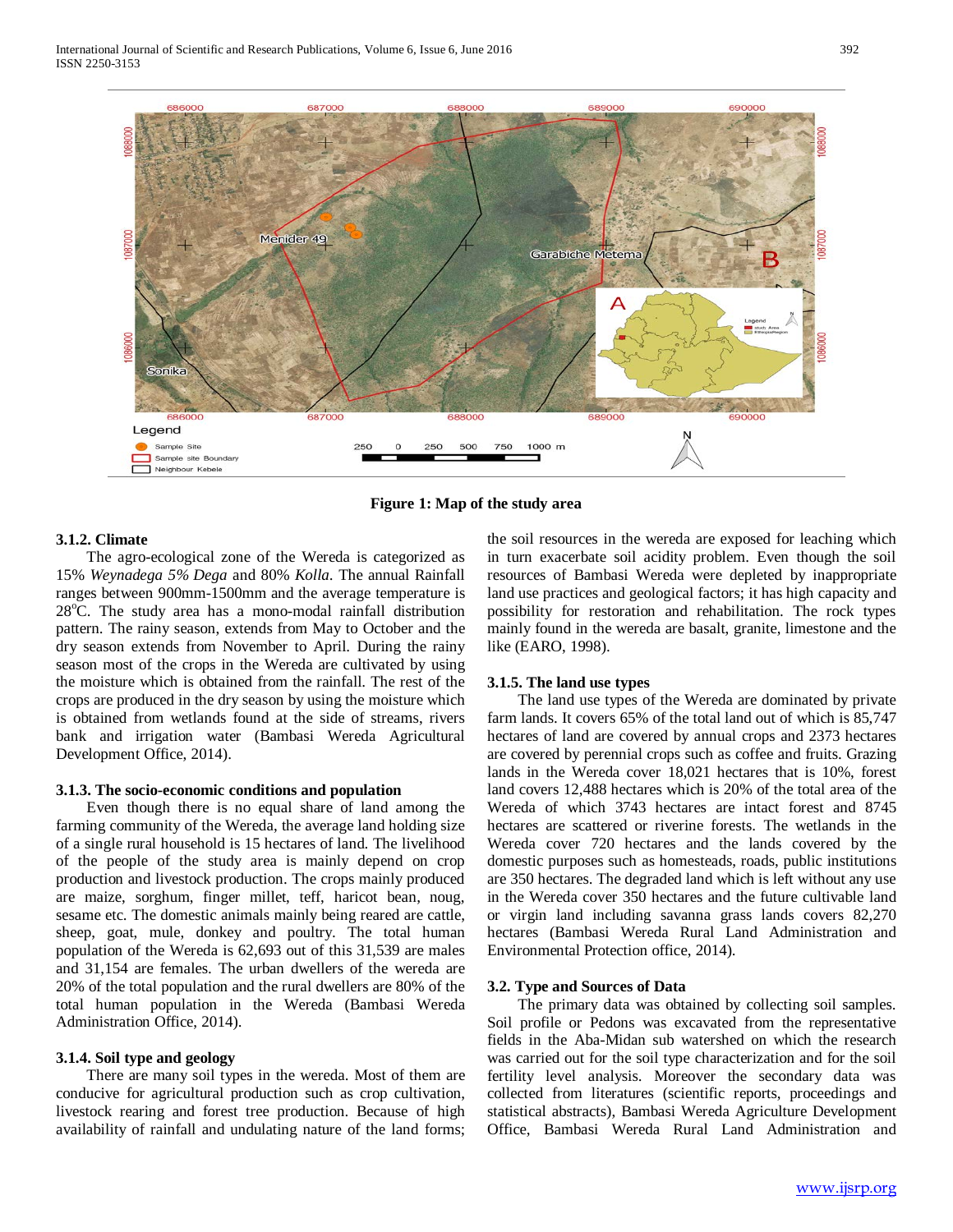Environmental protection office. The development agents and the peasant association manager assigned in the PAs where the sub watershed is found and provide the basic information concerning the micro catchment.

# **3.3. Method of Data Collection**

# **3.3. 1. Sampling techniques for soil profile characterization**

 A semi-detailed soil survey was carried out in Aba-Mijan sub watershed of Bambasi Wereda. Field observations and analysis relating to morphological properties of the soils, topography by using clinometers, soil color with Munsell standard color chart, soil consistency analysis in three moisture level i.e. under wet, moist and dry condition was carried out to establish the soil boundaries. The sampling site was separated into three groups based on their topographic position or slope gradient difference upper slope, middle slope and bottom slope. Three soil profile pit with 1m width, 2m length and 1.5m depth was excavated in each identified soil sampling sites. The soil samples were taken from surface and subsurface horizons in each sampling site and a total of 12 soil samples were collected for laboratory analysis. The soil samples were collected from the four corners of the pit and they were mixed thoroughly in a plastic bag to form a composite soil sample. The soil profiles were characterized according to FAO (2006) Soil Taxonomy Guideline. The collection of bulked samples was made from each horizon for bulk density analysis in laboratory.

# **3.4. Method of Data Analysis**

# **3.4.1. Analysis of Soil Physical and Chemical Properties**

 The soil physical and chemical properties will be analyzed at National Soil research Laboratory. Soil particle size distribution (texture) was be analyzed by the Bouyoucos hydrometer method following the procedure described by Bouyoucos (1962). Soil bulk density was determined on undisturbed soil samples using the core method and particle density of soil was determined by using the pycnometer method (Blake, 1965). Total soil porosity was calculated from the values of bulk density ( $\rho_b$ ) and particle density ( $\rho_s$ ) using the following relationship:

Total porosity (
$$
\%
$$
) =  $\left(1 - \frac{\rho_b}{\rho_s}\right) \times 100$ 

 Soil pH was measured potentiometrically using a pH meter with combined glass electrode in 1: 2.5 soils: The soil electrical conductivity (EC) was measured in 1:1 (weight ratio) dry soil to distilled water mixtures (Ryan *et al.,* 2001). The Walkley and Black (1934) wet digestion method was used to determine soil organic carbon content and percent soil OM was obtained by multiplying percent soil organic carbon by a factor of 1.724. Similarly total N was analyzed using the Kjeldahl digestion, distillation and titration method as described by Black (1965) by oxidizing the OM in concentrated sulfuric acid solution (0.1N H2SO4). Determination of available P was carried out by the Olsen method using sodium bicarbonate as extracting solution (Olsen *et al.,* 1954).

 Cation exchange capacity (CEC) and exchangeable bases (Ca, Mg, K and Na) were determined after extracting the soil samples by ammonium acetate (1N NH4OAc) at pH 7.0. Exchangeable Ca and Mg in the extracts were measured by using atomic absorption spectrophotometer, while Na and K were read using flame photometer (Rowell, 1994). Cation exchange capacity was thereafter estimated titrimetrically by distillation of ammonium that will be displaced by sodium from Nacl solution (Chapman, 1965). Percentage base saturation (PBS) was calculated by dividing the sum of the charge equivalents of the base-forming cations (Ca, Mg, Na and K) by the CEC of the soil and multiplying by 100. Exchangeable acidity was determined by saturating the soil samples with potassium chloride solution and titrated with sodium hydroxide as described by Mclean (1965). Available micronutrients (Fe, Cu, Zn and Mn) were extracted by DTPA as described by Sahlemedhin and Taye (2000) and all these micronutrients were measured by atomic absorption spectrophotometer.

#### IV. RESULT AND DISCUSSION

# **4.1. Morphological and Physicochemical Properties of the Soils**

# **4.1.1. Morphological properties of the soils**

 The depth of the investigated soils ranged from moderately shallow to deep with irregular A, B and C horizons (Table 4.1). Among the topographic positions, the upper pedons were relatively moderately shallow in depth. Generally the thickness of the soils increases down topographic positions. Soils on all the three topographic positions showed considerable similarity in the presence and sequence of master horizons where every pedon has B master horizon showing illuviation of silicate clays under A master horizon, affected by cultivation, pasturing and other kind of disturbance.

 The upper slope pedon soils were very dusky red (10YR 2.5/2,) at the surface and changed to dark red (10YR 3/6) and dark grayish brown (10 YR 4/2); at the subsurface under moist condition with dark grayish brown (10YR 4/2) at surface to strong brown (7.5 YR 5/6) in the subsurface horizons under dry condition. The structure of the soils were generally moderate, medium sub angular blocky in the surface and change to weak, fine prismatic in the subsurface. An impermeable layer is reached on the upper slope at a depth of less than 90 cm. The dry, moist & wet soil consistence of the upper pedons range slight hard to very hard, firm to very firm and sticky to non sticky on surface and sub surface pedons respectively.

 In the middle slope of the pedons soil color was very dark brown (7.5YR 2.5/3) at moist and reddish brown (2.5YR5/3) at dry condition while dominated almost by dark reddish brown (2.5 YR 3/3) at both condition on sub surface. The reddish colour indicates oxidation of Fe at both surface and sub surface soils. Similar finding was reported by Foth (1990) who stated that reddish color is due to the presence of iron compounds in various states of oxidation.

 Structurally the soils were strong very course sub angular blocky at surface and moderate very course prismatic at sub surface. the dry soil consistence is almost hard on A, AB and slight hard on Bt1 and Bt2 horizons while the moist and wet soil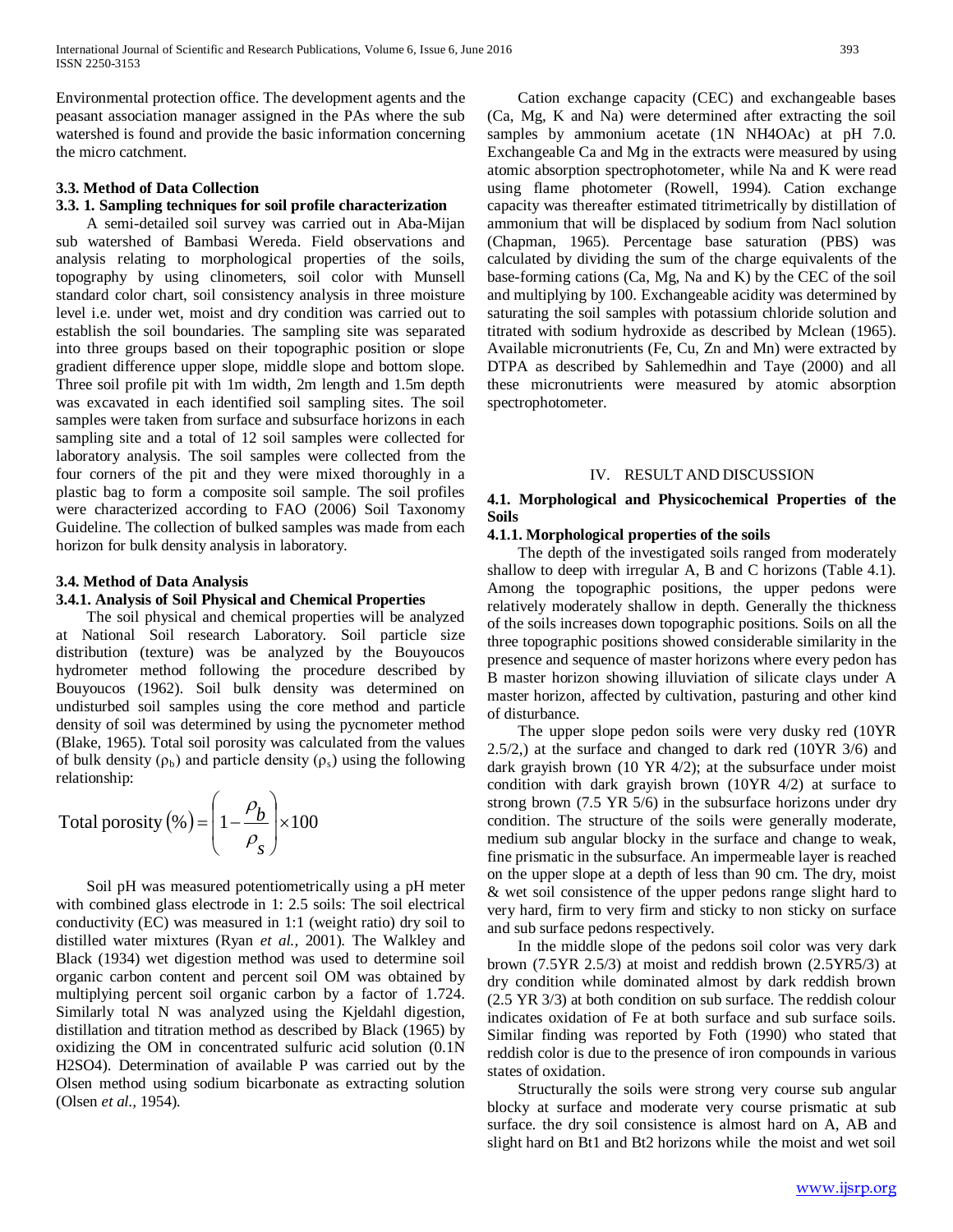consistence dominated by friable and sticky along the profile respectively.The structure of the soil of the lower slope position pedon was dominated by weak medium prismatic on sub surface and moderate large blocky on surface while their color almost dark reddish brown (2.5YR 3/3) under dry condition along the profile.

 The variations in soil color observed within and among the pedons might be reflections of differences in chemical and

**Horizon Depth (cm) Colour Structure Consistency Other features Dry moist** Grade, size type **Dry Moist Wet Upper slope (pedon 1)** A  $0-20$  10YR 4/2 10YR 2.5/2 MO, ME SB SIH Fm St Holes or channels i.e. housing for termites B 20-60 7.5YR 5/6 10YR 3/6 WE, F,Pr, H VFm Sl St Holes or channels i.e. housing for termites C 60-90+ 10YR6/6 10YR 4/2 WE, F,Pr VH VFm Non St Large fragments /stones/ **Middle slope (pedon 2)** A 0-15 2.5YR5/3 7.5YR 2.5/3 ST, VC, SB H Fr St Crack along the whole horizon AB 15-38 2.5YR 4/4 2.5 YR 3/3 MO, VC, Pr H Fr St Bt1 38-80 2.5 YR 4/6 2.5 YR 3/6 WE, VC, Pr SIH Fr St Bt2 80-130+ 2.5YR 3/6 2.5 YR 2.5/4 WE, VC, SB SlH VFr St **Lower slope (pedon 3)** Ap 0-15 2.5YR 3/3 5YR 3/1 MO, L,B H Fr SI St AB 15-35 2.5YR 3/4 7.5YR 3/2 WE, ME, Pr H V Fr SI St Bw 35-80 2.5YR/3/4 7.5YR 3/4 WE, ME, Pr SlH V Fr St B 80-135+ 2.5YR 4/4 7.5YR 3/4 WE, ME, Pr SIH V Fr St

# **Table 4.1: Morphological properties of the soils of Aba-midan sub water shed**

*Notes: MO=moderate, ME=medium, SB=sub angular blocky, F= Fine, Pr= prismatic, ST= strong, VC=Very course, VL= very large, SlH=Slight hard, H=Hard, VH= very hard, S=soft, Fm= firm, VFm= very firm, Fr= friable, VFr =very friable, St= sticky, Sl slight, SlSt = slight sticky, Pl=plasticity*

# **4.1.2. Physical properties of the soils**

 Data in (Table 4.2) show a definite trend of clay increase down the profile and along the slope in all the soil pedons. The clay texture of the lower topography was heavy and could be associated with large accumulation due to the lateral movement of finer fractions from higher elevation as a result of erosion or clay translocation within the pedon.

 In pedon 1 the clay increase down the profile ranges from 2 to 4%, which is not significant to characterize it as an argillic horizon having 15% increase in clay movement within 2.5 cm according to Soil Survey Staff (2003). In contrast, for pedons 2 and 3 the increase in clay ranges from 12 to 20 % and 14 to 16%, respectively. The texture of soil is sandy clay in pedon 1, and clay in pedon 2 and 3 respectively. Generally looking the data regarding particle size distribution, it was observed that the clay content showed an increasing trend as slope gradient lowers while sand content showed a decreasing trend down the slope

gradient. Higher physiographic position and more leaching of fine particles at the lower physiographic positions

mineralogical composition, topographic positions, soil organic matter, texture, parent materials and moisture regimes. Similar finding was reported by Dengiz et al, (2012) who stated the variation in soil color could be related to OM, water logging,

CaCO3 accumulation and redox reaction in the soil.

 The bulk density of the soils was in the range of 1.14  $gm/cm<sup>3</sup>$  in the Ap horizon of the lower pedon to 1.49 gm cm-3 in the C horizon of the upper pedon (Table 4.2). In all pedons the lowest bulk densities were found at the surface horizons, which have relatively higher OM content. Bulk densities values of the soils increased with soil depth in all pedons.

 In all the topographic position an appreciable increase in particle density with depth of soil horizons. Brady (1987) reported that particle density values increase with soil depth. Similar results were also reported by Idoga *et al* (2006) in soils of Samaru area, Nigeria.

 Porosity values of pedon 1 soil ranges from 43 to 50%, 46.83 to 49.60%, in pedon 2 and 53.43 to 55.81% in pedon 3. According to Brady and Weil (2002) ideal total pore space values, which are acceptable for crop production, are around 50%. Except C horizon in pedon 1 the other pedons soils have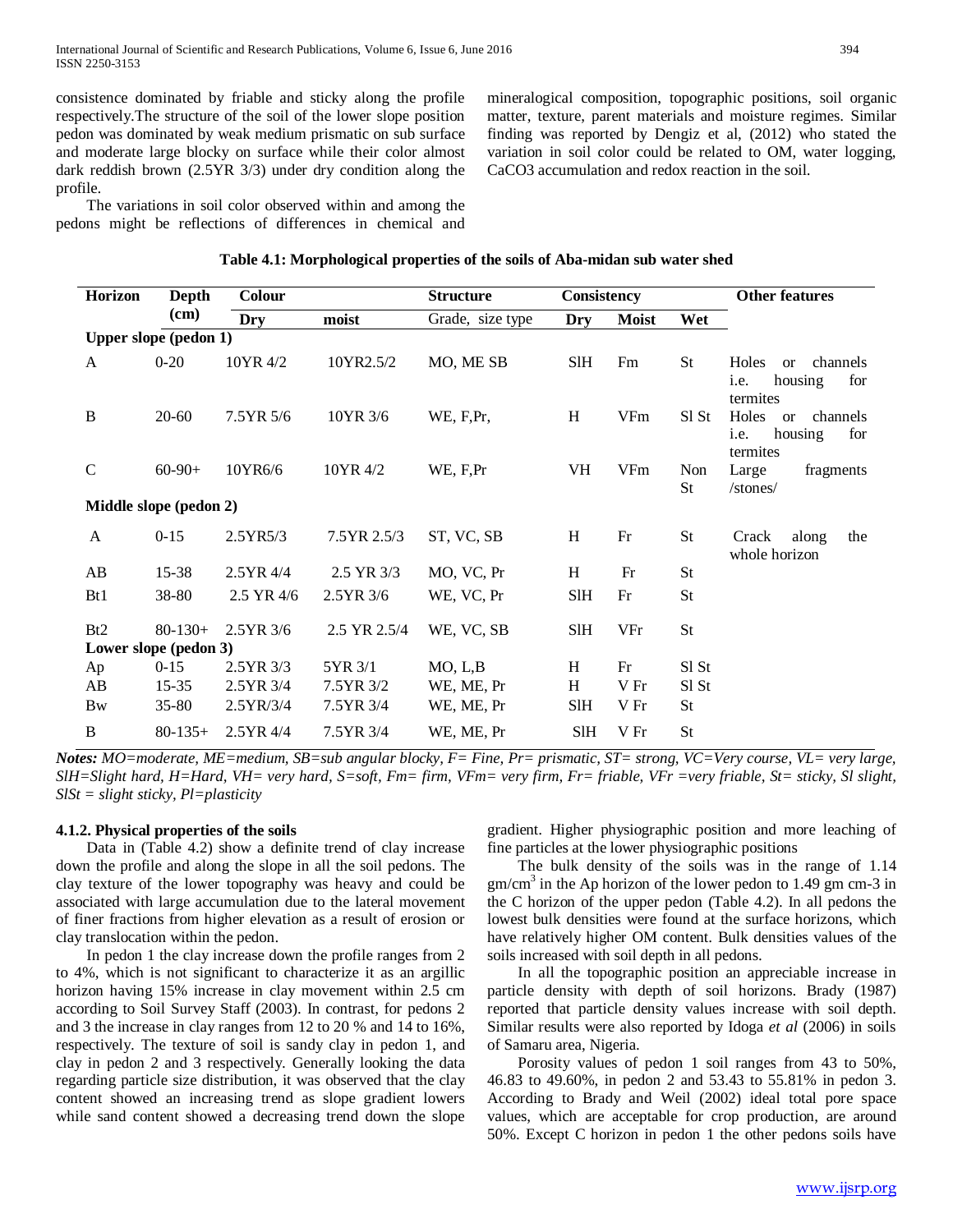almost an acceptable range of total porosity values for crop production.

| Horizon               | Depth                   | <b>Particle size</b> |             |      | <b>Textural</b> | <b>BD</b>          | <b>PD</b> | TP(V% |
|-----------------------|-------------------------|----------------------|-------------|------|-----------------|--------------------|-----------|-------|
|                       | (cm)                    | Sand                 | <b>Silt</b> | Clay | class           |                    |           |       |
|                       |                         | $\frac{0}{0}$        |             |      |                 | gm/cm <sup>3</sup> |           |       |
|                       | Upper slope(pedon $1$ ) |                      |             |      |                 |                    |           |       |
| A                     | $0 - 20$                | 47                   | 12          | 41   | SС              | 1.17               | 2.35      | 50.21 |
| B                     | $20 - 60$               | 45                   | 12          | 43   | <b>SC</b>       | 1.22               | 2.58      | 52.71 |
| C                     | $60-90+$                | 45                   | 10          | 45   | SС              | 1.49               | 2.62      | 43.12 |
| Middle slope(pedon 2) |                         |                      |             |      |                 |                    |           |       |
| A                     | $0 - 15$                | 33                   | 18          | 49   | $\mathsf{C}$    | 1.18               | 2.30      | 48.69 |
| AB                    | 15-35                   | 31                   | 8           | 61   | C               | 1.22               | 2.33      | 47.63 |
| B <sub>t1</sub>       | $35 - 80$               | 21                   | 10          | 69   | $\mathsf{C}$    | 1.26               | 2.37      | 46.83 |
| Bt2                   | $80-130+$               | 21                   | 10          | 69   | C               | 1.28               | 2.54      | 49.60 |
|                       | Lower slope (pedon 3)   |                      |             |      |                 |                    |           |       |
| Ap                    | $0 - 15$                | 33                   | 10          | 57   | $\mathsf{C}$    | 1.14               | 2.58      | 55.81 |
| AB                    | 13-35                   | 17                   | 10          | 73   | C               | 1.22               | 2.62      | 53.43 |
| <b>B</b> w            | $35 - 80$               | 21                   | 8           | 71   | C               | 1.23               | 2.65      | 53.58 |
| B                     | $80-135+$               | 23                   | 8           | 71   | C               | 1.23               | 2.67      | 53.93 |

**(Table 4.2) Selected physical characteristics of soils of Aba-midan sub water shed**

**Note: SC=Sand clay, C= Clay, BD= Bulk density, PD= Particle density, TP=Total porosity**

## **4.1.3. Chemical characteristics**

### **4.1. 3.1. Soil pH and electrical conductivity**

 The pH-H2O values of soils varied from 5.2 to 6.4 (Table 4.3). The lowest (5.2) value was observed in the C (60 to 90 cm) horizon of upper slope position pedon, whereas the highest (6.4) was found at the middle slope position. According to Tekalign (1991) the pH range of the soils is slightly to moderately acidic, which is preferred range for most crops. The pH H2O values had shown a general tendency to increase with soil depth at the lower and middle slope positions compared to the upper slope position pedons. This could be attributed to down ward translocation of basic cation and leaching.

 All pedons irrespective of topographic positions showed very low electrical conductivity (EC) which varied from 0.008 to 0.032dS/m. According to Havlin et al. (1999) this range is categorized as very low and implies that the soils are not salt affected.

# **4.1.3.2. Organic matter, Total nitrogen and available Phosphorus**

 Soil organic matter (SOM) content is one of the most important attribute of an arable land. Irrespective of landforms, SOM decreased with depth in all the pedons. Its concentration varied from 2.69 to 0.8%; 2.59 to 0.96%; 1.67 to 0.88% in pedons 1, 2 and 3, respectively (Table 4.3). Generally the lower slope( pedon 3) have relatively low SOM contents than the pedons 1 and 2 this may due to the continuous cultivation, burning of farm lands and removal of crop harvest.

 The total nitrogen (TN) content of the soils ranged from 0.08 in the subsurface horizon of the lower pedon to 0.17% in the surface horizon of the upper pedon. According to London (1991), TN content of soils are categorized less than 0.1 very low, 0.1- 0.2 as low, 0.2 - 0.5 as medium, 0.5-1 high and  $> 1$  as high. Accordingly, the TN content of the soils is almost categorized under low category. This reveals that nitrogen is found the limiting plant nutrients in the study area due to low level of soil organic matter content and the limited use of nitrogen containing inputs like commercial fertilizer, plant residues and animal manure.

 In general, OC and TN content decrease from the upper to the lower slope in all surface soil position. Intensive and continuous cultivation aggravated OC oxidation, resulted in reduction of total N as compared to virgin land. The results are in accordance with the findings of Wakene and Heluf (2003) and Tuma (2007) who reported that intensive and continuous cultivation forced oxidation of OC and thus resulted in reduction of TN.

 The available phosphorus content of the soils ranged from 0.02(ppm) in the A horizon of the lower pedon to 1.02 (ppm) soil in the A horizon of the middle pedon (Table 4.3). According Olsen *et al*. (1954) (appendix table 3) rating for available phosphorus content of the study area is low. Phosphorus fixation tends to be more pronounced and ease of phosphorus release tends to be lowest in those soils with higher clay content (Brady and Weil, 2002).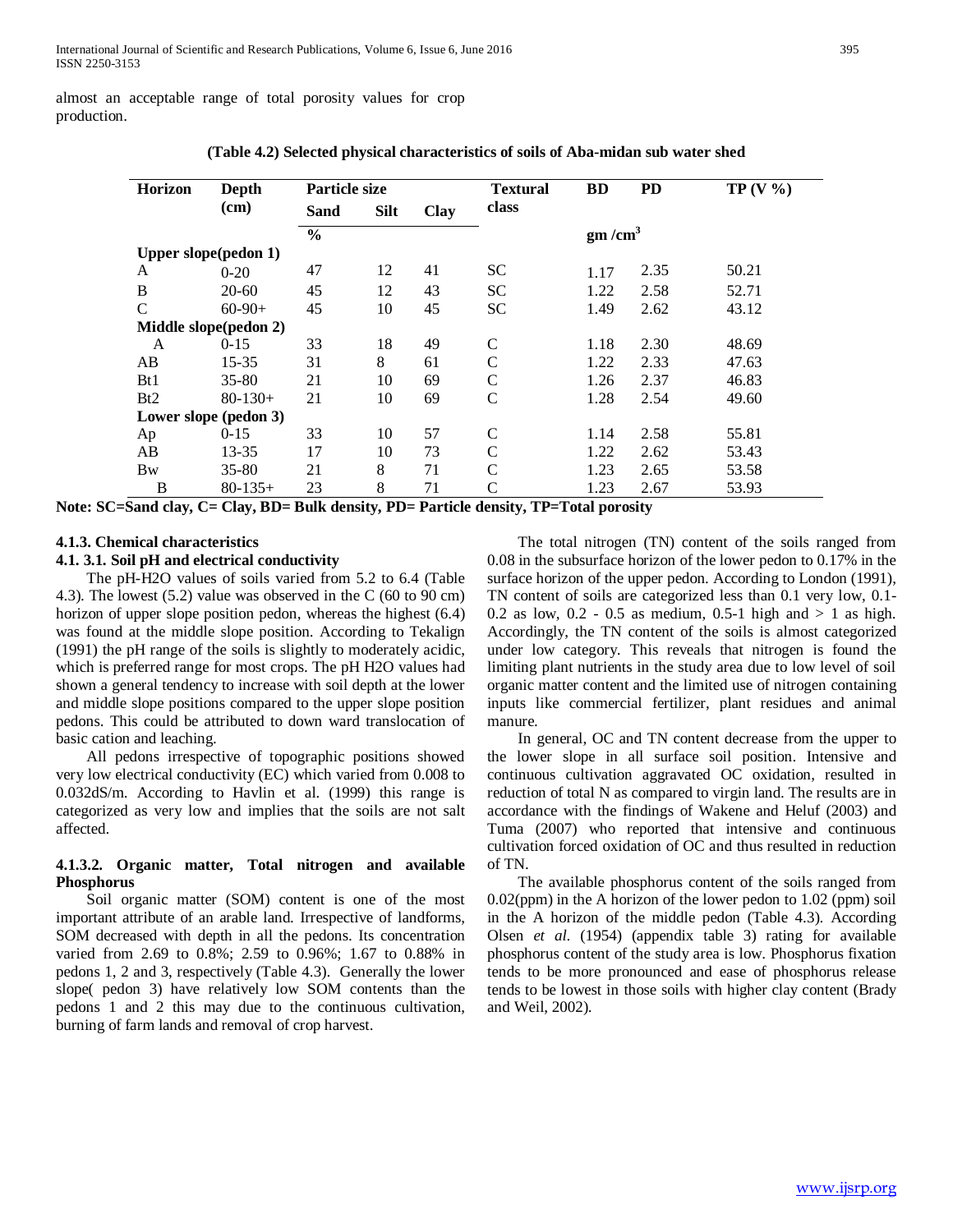International Journal of Scientific and Research Publications, Volume 6, Issue 6, June 2016 396 ISSN 2250-3153

| <b>Horizon</b> | Depth                       | pH      | EC(dS/ | oc     | <b>OM</b> | <b>TN</b> | Avai   | Ex.Acid  | Ex.H | Ex Al |
|----------------|-----------------------------|---------|--------|--------|-----------|-----------|--------|----------|------|-------|
|                | (cm)                        | (1:2.5) | m)     |        |           |           | P(ppm) |          |      |       |
|                |                             |         |        |        |           |           |        | meq/100g |      |       |
|                |                             |         |        | $(\%)$ |           |           |        |          |      |       |
|                | <b>Upper slope(pedon 1)</b> |         |        |        |           |           |        |          |      |       |
| A              | $0 - 20$                    | 5.9     | 0.013  | 1.56   | 2.69      | 0.17      | 0.58   | 0.75     | 0.35 | 0.4   |
| B              | $20-60$                     | 5.6     | 0.009  | 0.47   | 0.81      | 0.14      | 0.59   | 2.34     | 0.46 | 1.88  |
| C              | $60-90+$                    | 5.2     | 0.032  | 0.46   | 0.80      | 0.11      | 0.43   | 2.17     | 0.73 | 1.44  |
|                | Middle slope(pedon 2)       |         |        |        |           |           |        |          |      |       |
| A              | $0 - 15$                    | 6.0     | 0.014  | 1.5    | 2.59      | 0.15      | 1.02   | 0.3      | 0.16 | 0.14  |
| AB             | $15 - 35$                   | 5.9     | 0.029  | 0.48   | 0.89      | 0.14      | 0.3    | 0.95     | 0.44 | 0.51  |
| Bt1            | $35 - 80$                   | 6.4     | 0.008  | 0.48   | 0.88      | 0.10      | 0.96   | 0.39     | 0.23 | 0.16  |
| Bt2            | $80 - 130 +$                | 6.3     | 0.009  | 0.49   | 0.86      | 0.09      | 0.86   | 0.36     | 0.3  | 0.06  |
|                | Lower slope(pedon 3)        |         |        |        |           |           |        |          |      |       |
| Ap             | $0 - 15$                    | 5.7     | 0.023  | 0.97   | 1.67      | 0.14      | 0.02   | 1.32     | 0.63 | 0.69  |
| AB             | 13-35                       | 6.1     | 0.010  | 0.54   | 0.93      | 0.11      | 0.08   | 0.79     | 0.27 | 0.52  |
| <b>Bw</b>      | $35 - 80$                   | 6.1     | 0.017  | 0.53   | 0.92      | 0.10      | 0.52   | 0.21     | 0.07 | 0.14  |
| B              | $80-135+$                   | 6.2     | 0.020  | 0.51   | 0.88      | 0.08      | 0.53   | 0.1      | 0.08 | 0.02  |

**(Table 4.3) Selected chemical characteristics of soils of Aba-midan sub water shed**

# **4.1.3.3. Exchangeable bases, cation exchange capacity and percentage base saturation**

 The extent of exchangeable bases followed unsystematic pattern of distribution along the toposequence and along depths The cation exchange capacity (CEC) of the soils ranged from 12.1 to 20.5 cmol (+) kg-1 of soil (Table 4.4) and the values were generally higher in surface than in subsurface horizons except for the upper pedon, which had relatively higher CEC values in the sub surface horizons. Furthermore, the upper and middle pedons have relatively higher CEC than the lower slope pedons. Hazelton and Murphy,  $(2007)$ , CEC values are rated  $< 6$  as very low, 6 - 12 as low; 12 - 25 as medium, 25 - 40 as high and > 40 as very high. Accordingly the CEC of the soils in the study areas ranged from medium to high. In general, there was a decrease in CEC with depth, except in the middle pedon, which could be due to the strong association between organic carbon and CEC. According to Brady and Weil (2002), CEC depends on the nature and amount of colloidal particles.

 The exchange complex of the soil was dominated by Ca followed by Mg, K and Na (Table 4.4). According to Havlin et al. (1999), the prevalence of Ca followed by Mg, K, and Na in the exchange site of soils is favorable for crop production. According Hazelton and Murphy, (2007 ) rating the exchangeable bases were low to moderate for Ca and K, moderate to high for Mg and very low to low for Na for all the pedons.

 The exchangeable Na content of the soils is low and the exchangeable sodium percentage (ESP) of the soils was also less than 15%. This indicates that there is no sodicity problem in these soils. According to Brady and Weil (2002), ESP of 15% is considered as critical for most crops. The base saturation percentage of the soil was greater than 50 in all surfaces except in the upper pedons of B horizon.

| <b>Horizon</b>      | <b>Depth</b><br>(cm) |           | Exchgeable cation $( Cmolc(+) / kg \text{ of soil})$ | <b>Sum</b><br><b>Bases</b> | of    | <b>PBS</b> | ESP(%) |  |       |      |
|---------------------|----------------------|-----------|------------------------------------------------------|----------------------------|-------|------------|--------|--|-------|------|
|                     |                      | $Ca^{+2}$ | $\text{Mg}^{+2}$                                     | $\mathbf{K}^+$             | $Na+$ | <b>CEC</b> |        |  |       |      |
| <b>Upper slope</b>  |                      |           |                                                      |                            |       |            |        |  |       |      |
| A                   | $0 - 20$             | 6.01      | 4.00                                                 | 0.19                       | 0.09  | 16.5       | 10.29  |  | 62.36 | 0.5  |
| B                   | $20-60$              | 4.20      | 1.60                                                 | 0.18                       | 0.09  | 19.9       | 6.07   |  | 30.50 | 0.4  |
| C                   | $60-90+$             | 4.60      | 2.61                                                 | 0.49                       | 0.17  | 15.1       | 7.87   |  | 52.11 | 1.12 |
| <b>Middle slope</b> |                      |           |                                                      |                            |       |            |        |  |       |      |
| A                   | $0 - 15$             | 9.40      | 5.80                                                 | 0.27                       | 0.09  | 20.5       | 15.56  |  | 75.90 | 0.43 |
| AB                  | $15 - 35$            | 7.80      | 3.41                                                 | 0.20                       | 0.09  | 18.5       | 11.5   |  | 62.16 | 0.48 |
| Bt1                 | $35 - 80$            | 6.60      | 6.40                                                 | 0.19                       | 0.13  | 16.5       | 13.32  |  | 80.72 | 0.78 |
| Bt2                 | $80-130+$            | 6.04      | 5.60                                                 | 0.12                       | 0.09  | 19.5       | 11.85  |  | 60.76 | 0.46 |
| Lower slope         |                      |           |                                                      |                            |       |            |        |  |       |      |
| Ap                  | $0 - 15$             | 7.01      | 3.63                                                 | 0.28                       | 0.13  | 17.7       | 11.05  |  | 62.42 | 0.43 |
| AB                  | 15-35                | 7.80      | 3.01                                                 | 0.17                       | 0.11  | 18.5       | 11.09  |  | 59.94 | 0.59 |
| Bw                  | 35-80                | 6.09      | 4.08                                                 | 0.14                       | 0.09  | 12.1       | 10.4   |  | 85.95 | 0.74 |
| B                   | $80-135+$            | 6.08      | 4.02                                                 | 0.17                       | 0.19  | 14.5       | 1046   |  | 72.13 | 0.13 |

**(Table 4.4). Exchangeable cation CEC, Sum of bases, PBS and ESP of Aba-midan sub water shed**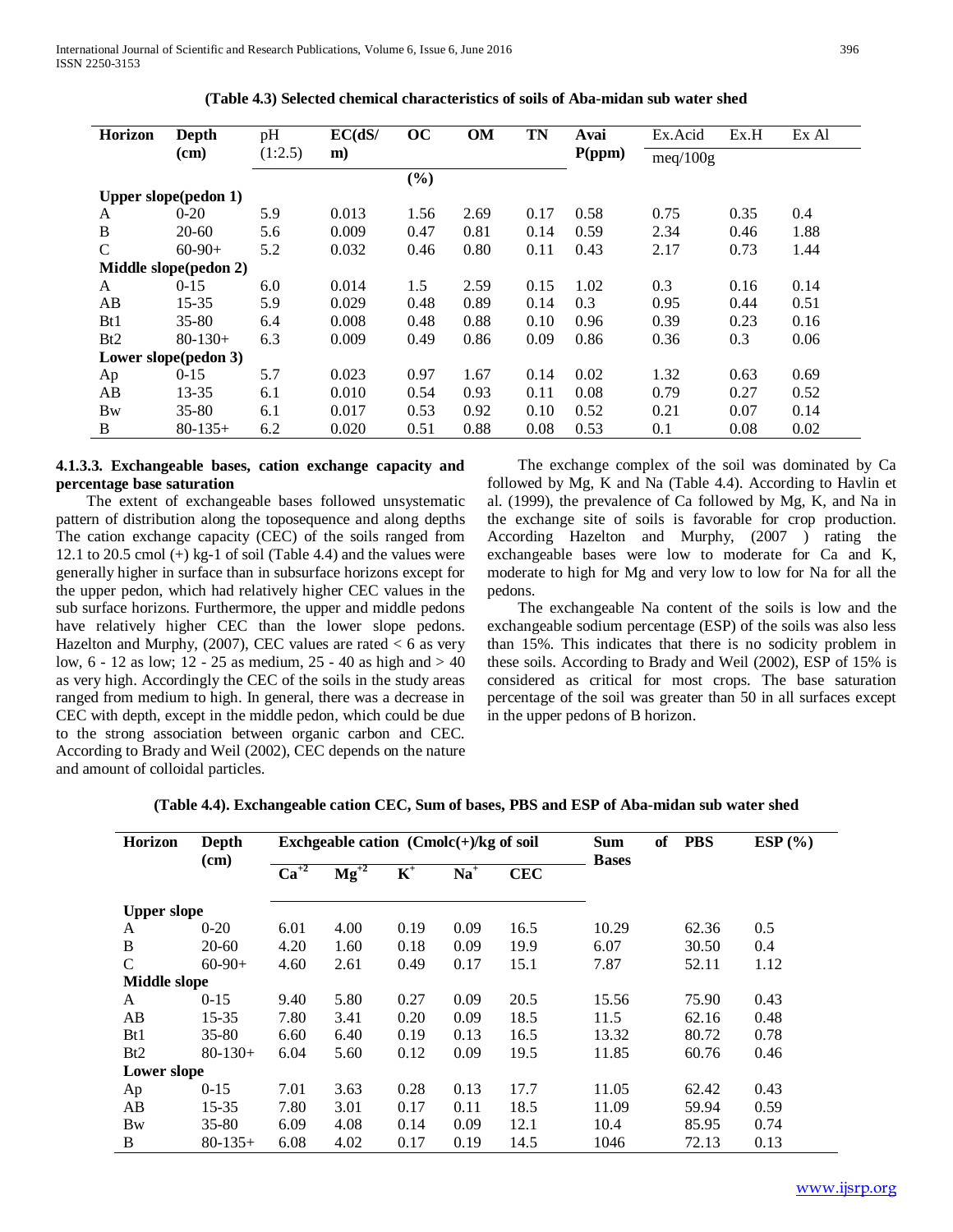# **4.1.3.4. Micronutrients**

 The available micronutrient content (Fe, Mn, Zn, and Cu) in all pedons have irregular trends along soil depth and slope (Table 4.5). Very high concentration of available Fe and Mn were found in all the pedons as compare with Zn and Cu. The micro nutrient content of soils is influenced by several factors among which soil organic matter content, soil reaction and clay content are the major ones (Fisseha, 1992).

 The amounts of Fe, Mn, Zn, and Cu in all the pedons ranged from 109.91mg/kg (in the B horizon of the lower pedon) to 149.78mg/kg in the AB horizon of the middle pedon, 106.8mg/kg (in Bt1 horizon of the middle pedon) to 133.4mg/kg

(in the Bt2 horizon of middle pedon), 0.6ppm (in B horizon of the lower slope pedon) to 4.86ppm (in B horizon of the middle slope pedon) and 2.41mg/kg (in B horizon of the middle pedon) to 3.53mg/kg (in the B horizon of the upper pedon), respectively.

 According to critical values of available micronutrients set by Havlin et al. (1999) the amounts of Fe, Zn, Mn and Cu in all the pedons have above sufficient and it might be affect particularly for sensitive crops. This is in agreement with various works which stated that particularly Fe and Mn contents usually at an adequate level in Ethiopian soils (Abayneh, 2005; Alemayehu, 2007).

| <b>Horizon</b>      | Depth (cm)   |      | Micro nutrients (mg/kg) |        |        |
|---------------------|--------------|------|-------------------------|--------|--------|
|                     |              | Cu   | Zn                      | Mn     | Fe     |
| <b>Upper slope</b>  |              |      |                         |        |        |
| A                   | $0 - 20$     | 3.28 | 2.90                    | 124.18 | 145.91 |
| B                   | 20-60        | 3.53 | 2.07                    | 131.18 | 110.88 |
| C                   | $60-90+$     | 2.96 | 4.54                    | 126.23 | 142.9  |
| <b>Middle slope</b> |              |      |                         |        |        |
| A                   | $0 - 15$     | 2.92 | 3.19                    | 131.31 | 130.42 |
| AB                  | 15-35        | 2.65 | 4.86                    | 125.0  | 149.78 |
| Bt1                 | $35 - 80$    | 2.41 | 2.91                    | 106.80 | 121.5  |
| Bt2                 | $80-130+$    | 3.17 | 2.29                    | 133.4  | 128.07 |
| Lower slope         |              |      |                         |        |        |
| Ap                  | $0 - 15$     | 3.34 | 1.09                    | 122.19 | 112.73 |
| AB                  | $15 - 35$    | 2.86 | 1.23                    | 125.83 | 111.57 |
| <b>Bw</b>           | $35 - 80$    | 2.73 | 1.73                    | 123.67 | 129.48 |
| B                   | $80 - 135 +$ | 3.22 | 0.60                    | 128.73 | 109.91 |

**(Table 4.5.) Available micronutrient of Aba-midan sub water shed**

# **Classification According to USDA and WRB**

 The surface horizons of all the pedon in the study area qualify for mollic epepedon. In the subsurface horizons, all pedons had thick B horizons. The middle and lower pedons had distinct clay increment in the B horizons, which met all the requirements of Natic horizon. Although few to many distinct clay coatings exist in the upper slope pedons, due to slight clay increment in the profiles they did not meet the clay increase requirement of argillic horizon. Rather they showed evidence of color alteration in their B-horizons, and as a result they are recognized to have a cambic horizon.

 The soil classification was done according to the procedure of World Reference Base for Soil Resources (WRB, 2006). Based on the morphological and chemical data obtained from the opened pedons, the soil of the study area was classified under Mollic Nitisol

# V. CONCLUSIONS AND RECOMMENDATION

 The results of this study are evidences of significant changes in the quality attributes of the soils in the study area following the removal or destruction of vegetative cover and frequent tillage that lead to soil erosion and thereby declining soil fertility. The direct causes of land degradation, including decline

in the use of fallow, limited recycling of dung and crop residues to the soil, limited application of external sources of plant nutrients, deforestation, and overgrazing, are apparent and generally agreed. Underlying these direct causes include population pressure, poverty, high cost and limited access to agricultural inputs and credit, fragmented land holdings and insecure land tenure, and farmers' lack of information about alternative appropriate technologies. The process of prolonged use of lands for crop production with no or only little inputs has exacerbated soil quality decline leading to soil degradation, which may ultimately lead to complete loss of land values.

 Topography had influence on the characteristics of the soils in the studied site. Hence, much of the soil properties varied along the toposequence. The soils are dark reddish brown to dark red colour and shallow to moderate soil depth *.*a definite trend of clay increase down the profile and along the slope in all the soil pedons. Almost very friable consistency, with bulk density ranges (1.14 to 1.49  $\text{gm/cm}^3$ ), prismatic to sub angular blocky structure, low total porosity indicated that the soils have poor physical condition for plant growth*.* The soils pH were slightly (pH: 5.2) to moderately acidic (pH: 6.4). All the micro and macro nutrients, cations and CEC have irregular trends in all the pedons along depth .While Organic carbon content of the soils decrease with soil depth. The available P and TN of the soils of the study area were categorized under the low category.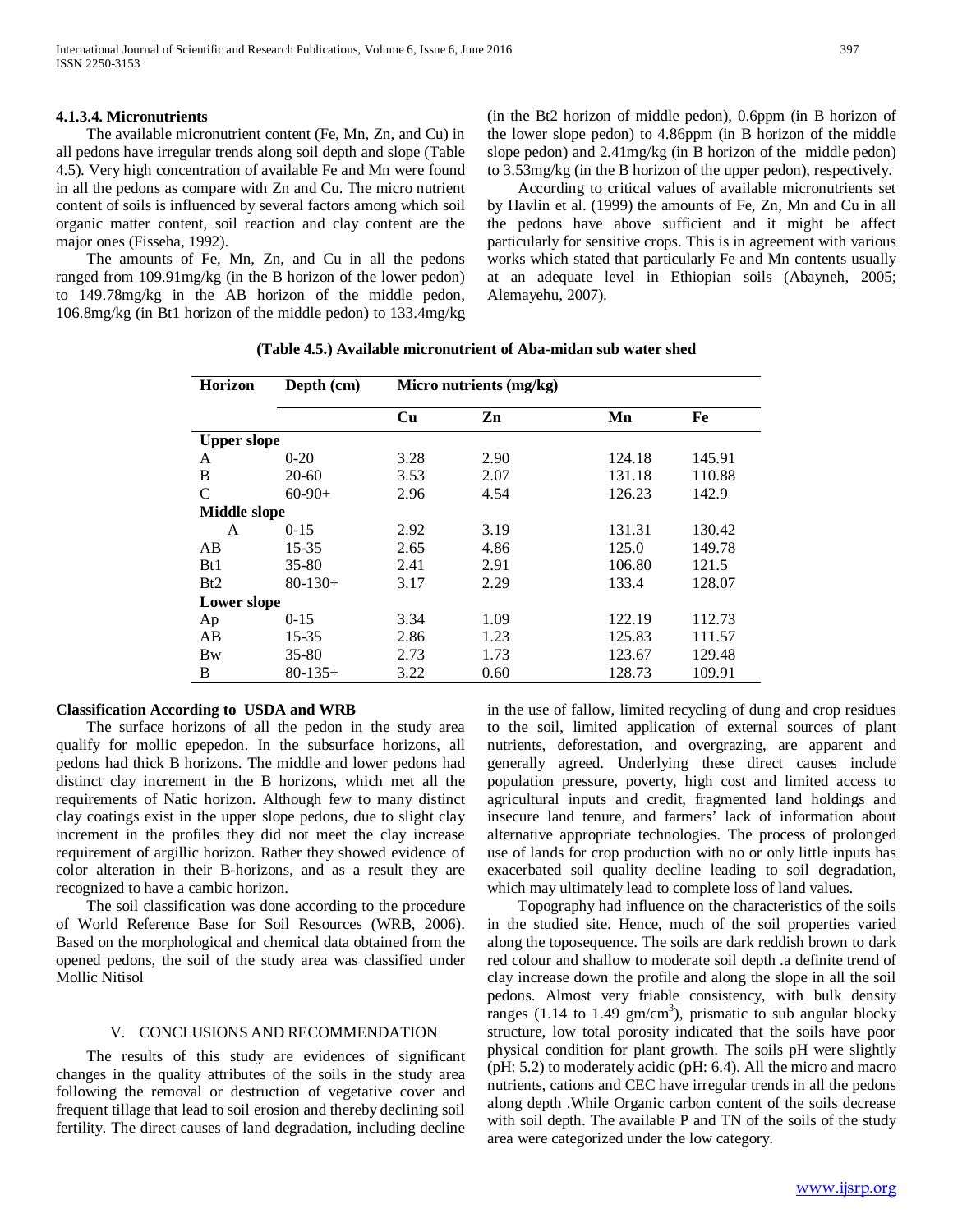Available Fe, Zn, Mn and Cu contents of the soils were more than the requirement for crop production and may leads to toxicity especially for sensitive crops. Macro morphological observations have shown that clay translocation and accumulation has taken place in the soils. In the middle and lower pedons, there was a marked increase in clay content with depth and common to many distinct clay coatings were observed.

 The surface horizons of all the pedon in the study area qualify for mollic epepedon. The middle and lower pedons had distinct clay increment in the B horizons, which met all the requirements of a natic horizon. While the upper sub surface pedons with cambic horizons.

 In the study area a general decline trend in soil OM and TN contents in the middle and lower slope were observed. This may due to the continuous cultivation, burning farm lands, clearing of forests and grasslands for annual crop production invariably resulted in a loss of soil organic matter because of the removal of large quantities of biomass during land clearing, a reduction in the quantity and quality of organic inputs added to the soil. Furthermore as OM is the main supplier of soil N, S and P in low input farming systems, a continuous decline in the soil OM content of the soils is likely to affect the soil productivity and sustainability.

 The sub water shed area was being degraded particularly on the lower slope, therefore; it will highly require intensive and grate conservation agriculture, develop proper soil fertility improvement strategies such as, use of organic and inorganic input such as crop rotation, conservation tillage, fallowing, terracing and inclusion of restorative crops in cropping systems on these lands and thereby utilizing optimum rate suitable types of fertilizers.

 The sub water shed area was totally subjected to overgrazing and communal wood land, therefore; it requires intensive management regarding range land utilization and conserving biodiversity.

#### **REFERENCES**

- [1] Abayneh E (2005). Characteristics, genesis and classification of reddish soils from Sidamo Ethiopia. Ph.D thesis, Universiti of Putra Malaysia. pp: 25-52.
- [2] Alemayehu K (2007). Effect of Different Land Use Systems and Topography on Some Selected Soil Properties at Delbo Watershed Area, Wolaita SNNPRS. M.Sc. Thesis, Hawassa University, Awassa, Ethiopia. pp. 22-25.
- [3] Akinrinde, E. A., 2004. Soils: Nature, Fertility Conservation and Management. Agronomy Department, University of Ibadan, Ibadan, Nigeria AMS Publishing, Inc.
- [4] Bambasi Wereda Administration Office, 2014. January month unpublished report
- [5] Bambasi Wereda Agricultural Development Office, 2014. January month unpublished report
- [6] Black, G.R., 1965. Bulk density. In: C.A. Black (ed.).Methods of Analysis. Agronomy part I, No.9, American Society of Agronomy, Madison, Wisconsin. Pp.374-399.
- [7] Bouyoucos, G.J., 1962. Hydrometer method improvement for making particle size analysis of soils. Agronomy Journal, 54: 464-4.
- [8] Brady, N.C and Weil, R.R., 2002. The Nature and Properties of Soil, 13th Ed. Preason Education, Asia.
- [9] Chapman, H.D, 1965. Cation Exchange Capacity. In: C.A. Black, et al. (Eds.), Methods of Soil Analysis. Agronomy 9, American Society of Agronomy. Inc., Madison, Wisconsin, pp. 891–901.
- [10] Dengiz O,zaglam M Sarioglu FE, 2012. Morphological and physiochemical characteristics and classification of verti soils developed on deltaic plain. Open J soil Sci .2:20-27
- [11] EARO (Ethiopian Agricultural Research Organization), 1998. Annual Report of Soil Department. Addis Ababa, Ethiopia.
- [12] Escobedo J., 1990. Survey of soils and land classification Guide-line. Field Document.MoA, Addis Ababa. Ethiopia.
- [13] Esu I.E., 2005. Soil characterization and mapping for food security. A Keynote Address at the 29th annual conf. of SSSN held at University of Nigeria, Abeokuta, from 6th to 10th Dec. 2004.
- [14] Fasina, A.S., Omolayo, F.A., Ajayi, SO., and Falodun, A.A., 2007. Influence of Land Use on Soil Properties in Three Mapping Units in Southwestern Nigeria-Implications for Sustainable Soil Management.
- [15] Fisseha I (1992). Macro and micronutrients distribution in Ethiopian Vertisols landscapes. Ph.D. Dissertation submitted to Institute fur
- [16] Bondenkunde und Standortslehre, University of Hohenheim, Germany. p. 201.
- [17] FAO (Food and Agriculture Organization), 2006. Guidelines for soil description. FAO, Rome. Italy.
- [18] Foth, H.D., 1990. Fundamentals of Soil Science. (8th) ed. John Wiley and Sons, Inc; New York, USA.
- [19] Havlin JL, Beaton JD, Tisdale SL, Nelson WL (1999). Soil fertility and fertilizers. Prentice Hall, New Jersely. pp. 345-355.
- [20] Hazelton PA and Murphy BW. (2007). Interpreting Soil Test Results: What Do All the Numbers Mean? CSIRO Publishing, Collingwood.
- [21] Idoga, S., Ibanga, I.J. and Malgwi, W.B. (2006). Variation in Soil morphological and physical properties and their management implications on a toposequence in Samaru area, Nigeria. pp. 19– 25. In Proceedings of the 31st Annual Conference of Soil Science Society of Nigeria. Ahmadu Bello University, Zaria, Nigeria. November 13–17
- [22] Lekwa, M.U., Anene, B.O. and Lekwa, G., 2004. Chemical and Morphological Soil Characteristics in Drainage Toposequence in Southeastern Nigeria.
- [23] Landon JR(1991).Booker tropical soil manual. A handbook for soil survey and agricultural land evaluation in the tropics and sub tropics.John Wiley and Sons, New York. pp. 94-95.
- [24] McLean, E.O., 1965. Aluminum. pp. 978-998. In: C.A. Black (eds.). Methods of Soil Analysis. Agron. No.9. Part II. Am.Soc.Agron, Madison, Wisconsin. USA.
- [25] Ogunkunle, A.O.; 2005. Soil Survey and Sustainable Land Management. Invited paper at the 29th annual conf. of SSSN held at University of Nigeria, Abeokuta, from 6th to 10th Dec. 2004.
- [26] Olsen, S.R, C.V Cole, F.S. Watanabe and L.A. Dean, 1954. Estimation of available phosphorus in soils by extraction with sodium bicarbonate. USDA Circular 939. 1-19.
- [27] Rowell, D.L., 1994. Soil science: Methods & Applications. Addison Wesley Longman Singapore Publishers (Pte) Ltd., England, UK. 350p.
- [28] Ryan, J., G. Estefan and A. Rashid, 2001. Soil and Plant Analysis Laboratory Manual.ICARDA, Aleppo, Syria, 172 p.
- [29] Sahlemedhin Sertsu and Taye Bekele (eds.), 2000. Procedures for soil and plant analysis. Technical paper 74. National Soil Research Center, Ethiopian Agricultural Research Organization, Addis Ababa, Ethiopia
- [30] Schoenholtza S. H., Miegroetb, H. V. and Burger J.A., 2000. A review of chemical and physical properties as indicators of forest soil quality: challenges and opportunities. Department of Forestry, Mississippi State University, USA
- [31] Tekalign Mamo and I. Haque, 1991. Phosphorus of some Ethiopian soils. 111. Evaluation of some soil test methods for available phosphorus. Tropial Agriculture. 68(1): 51-56.
- [32] Walkley A and Black C.A., 1934.An examination of the Degtjareff method for determining soil organic matter and proposed modification of the chromic acid titrati.3on method. Soil Science, 37:29-38.
- [33] Wakene N, Heluf G (2003). Forms of phosphorus and status of available micronutrients under different land-use systems of Alfisols in Bako area of Ethiopia. J. Ethiopian Nat. Res., 5: 17-37.
- [34] WRB (World Reference Base for Soil resources) (2006). World Soil Resources Report, FAO, Rome. p. 103.